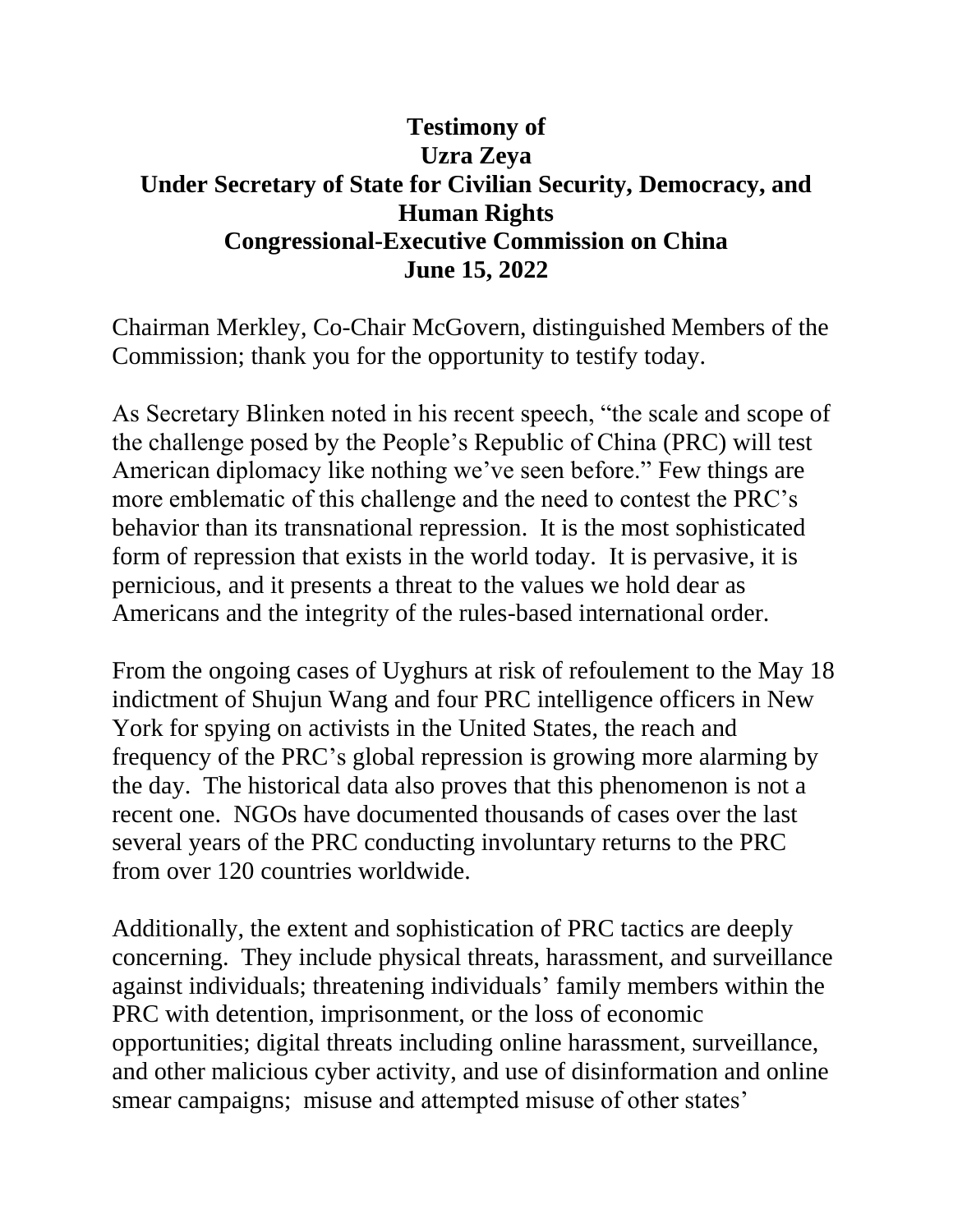immigration enforcement mechanisms and international law enforcement systems, including INTERPOL; and applying direct bilateral pressure on other nations to return individuals to the PRC. PRC agents apply these tactics against individuals of all nationalities, including U.S. citizens in the United States.

In response to these threats, the Biden-Harris Administration is executing a multi-faceted strategy to counter, deter, and mitigate their prevalence and impact. It is grounded in an approach that is:

- **1) Whole-of-government** the Administration has spearheaded a sustained interagency effort to encourage information sharing within the USG on the PRC's transnational repression; coordinate on public-facing materials to raise awareness; threat information sharing with partners, conduct outreach and offer resources to victims; and optimize accountability tools.
- **2) Inclusive** we are proactively engaging the full spectrum of stakeholders impacted by the PRC's transnational repression, including most importantly, the targeted communities themselves, such as Uyghurs, Tibetans, Falun Gong practitioners, Hong Kongers, and human rights defenders; civil society representatives; like-minded and affected governments; and the business and investor community.
- **3) Agile** to address the PRC's ever-evolving tactics and reach, we are increasing cooperation with government and non-government partners to collect data about the incidence, methods, and perpetrators of transnational repression, publicize it, and adapt our approach accordingly.
- **4) Results-oriented** Our involvement in cases of transnational repression has literally saved lives, and we prioritize our engagement to achieve practical results for individuals at immediate risk.

The Administration's strategy revolves around four key pillars.

**First,** we are using all available tools, in coordination with our interagency partners, to promote accountability for the PRC's transnational repression and to help support those brave enough to speak out against serious human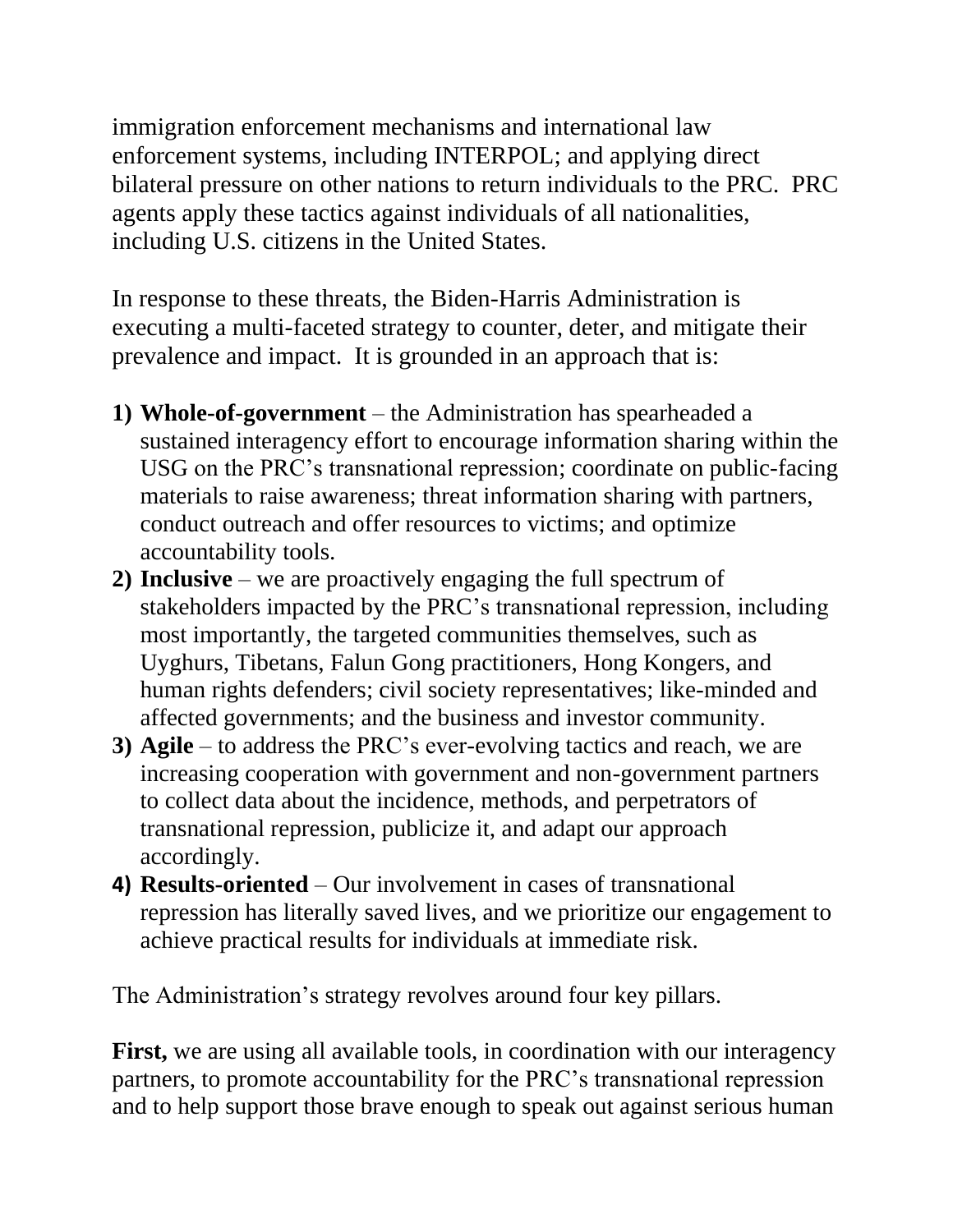rights abuses in the PRC. These tools include visa restrictions, investment restrictions by the Treasury Department, export controls by the Commerce Department on technology that could be misused to help facilitate transnational repression, and, of course, law enforcement actions in the United States to investigate and prosecute perpetrators. The Secretary's March 2022 announcement of visa restrictions against PRC officials involved in transnational repression and the Treasury Department's December 2021 announcement of investment restrictions against PRC entities manufacturing and exporting surveillance technology are two recent examples of actions taken by this Administration.

**Second**, we are curbing the PRC's ability to perpetrate these abuses by engaging third countries that may be implicated, willingly or not, in the PRC's transnational repression efforts, as well as international law enforcement agencies and the private sector. We are facilitating more rapid diplomacy for individuals at risk of refoulement, including immediate and high-level engagement with host governments to prevent forced repatriation and help ensure their safety. We continue to support INTERPOL reforms and good governance that strengthen safeguards to prevent countries from using INTERPOL systems for political or other improper purposes to target peaceful activists or those fleeing repression. Our federal assistance programs are empowering civil society activists and others to mitigate and counter the PRC's transnational repression through providing digital security tools and financial assistance. Through the Summit for Democracy and other forums, we are engaging with the private sector to ensure that firms are cognizant of and have the tools to counter the PRC's increasingly sophisticated digital authoritarianism.

**Third**, we are we are building the resilience of targeted communities in the U.S. and around the world, including through listening sessions led by U.S. government officials, to better understand the needs and develop tailored responses. Through our engagement in Washington and at our embassies, we are proactively engaging with affected communities, understanding their challenges, and developing solutions in partnership. Additionally, we are amplifying the voices of affected communities by shining a light on transnational repression and bringing it out from the shadows. We are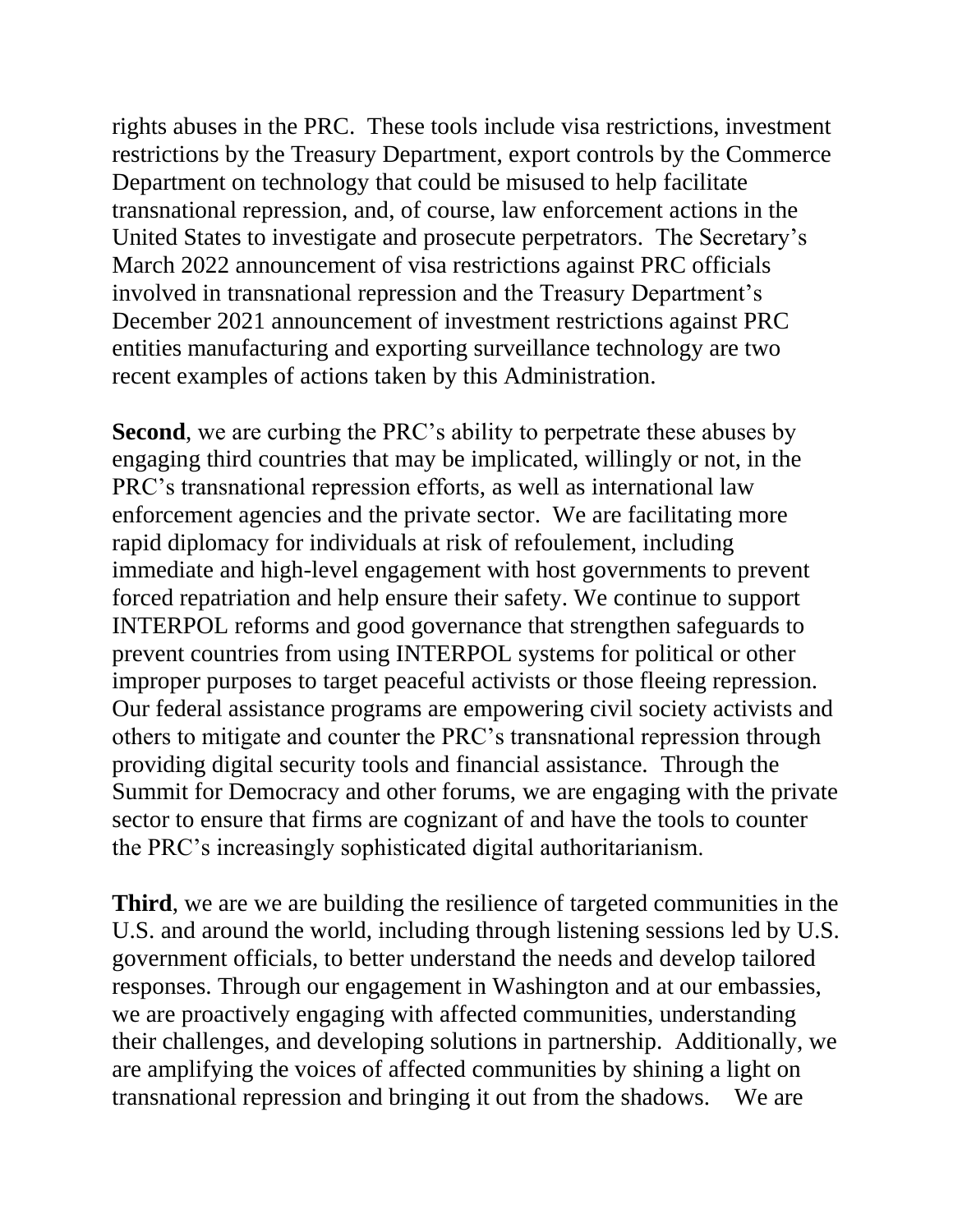now reporting on transnational repression in the Department's annual Country Reports on Human Rights Practices, and the annual Trafficking in Persons Report. We are also supporting affected communities by advocating for individual cases of transnational repression where family members of activists and others have been imprisoned or disappeared in the PRC.

**Fourth**, we are engaging our allies and partners to mount coordinated multilateral responses. For instance, we work with partners to jointly advocate for political prisoner cases, many of which have ties to transnational repression. This included a "Voices of Political Prisoners" event co-led by Secretary Blinken and Lithuanian Foreign Minister Landsbergis at the December Summit for Democracy. Additionally, in coordination with the Commerce Department and with the support of Canada, France, the Netherlands, and the United Kingdom, we partnered with Australia, Norway and Denmark to launch the Export Controls and Human Rights Initiative, which seeks to stem the tide of PRC and other authoritarian governments' misuse of technology. Through the US-EU Trade and Technology Council, we are working with our European partners on developing common standards that will address the misuse of technology that threatens human rights and facilitates transnational repression. Lastly, we have sought to call out repressive acts that fall in the category of transnational repression in statements or resolutions at the UN General Assembly and other UN bodies. And we intend to do more.

In closing, let me repeat – the PRC's transnational repression poses a direct threat to human rights and democracy, the rules-based international order, and even our own citizens and institutions. It also poses a direct threat to citizens and communities in the United States. We must reckon with this serious threat, and we are combatting it with the attention, seriousness, and resources it deserves.

Our close partnership with Congress will be integral to this effort. Bipartisan legislation such as the Uyghur Forced Labor Prevention Act and the Hong Kong Human Rights and Democracy Act, among many other bills, have given us the tools we need to confront the PRC's